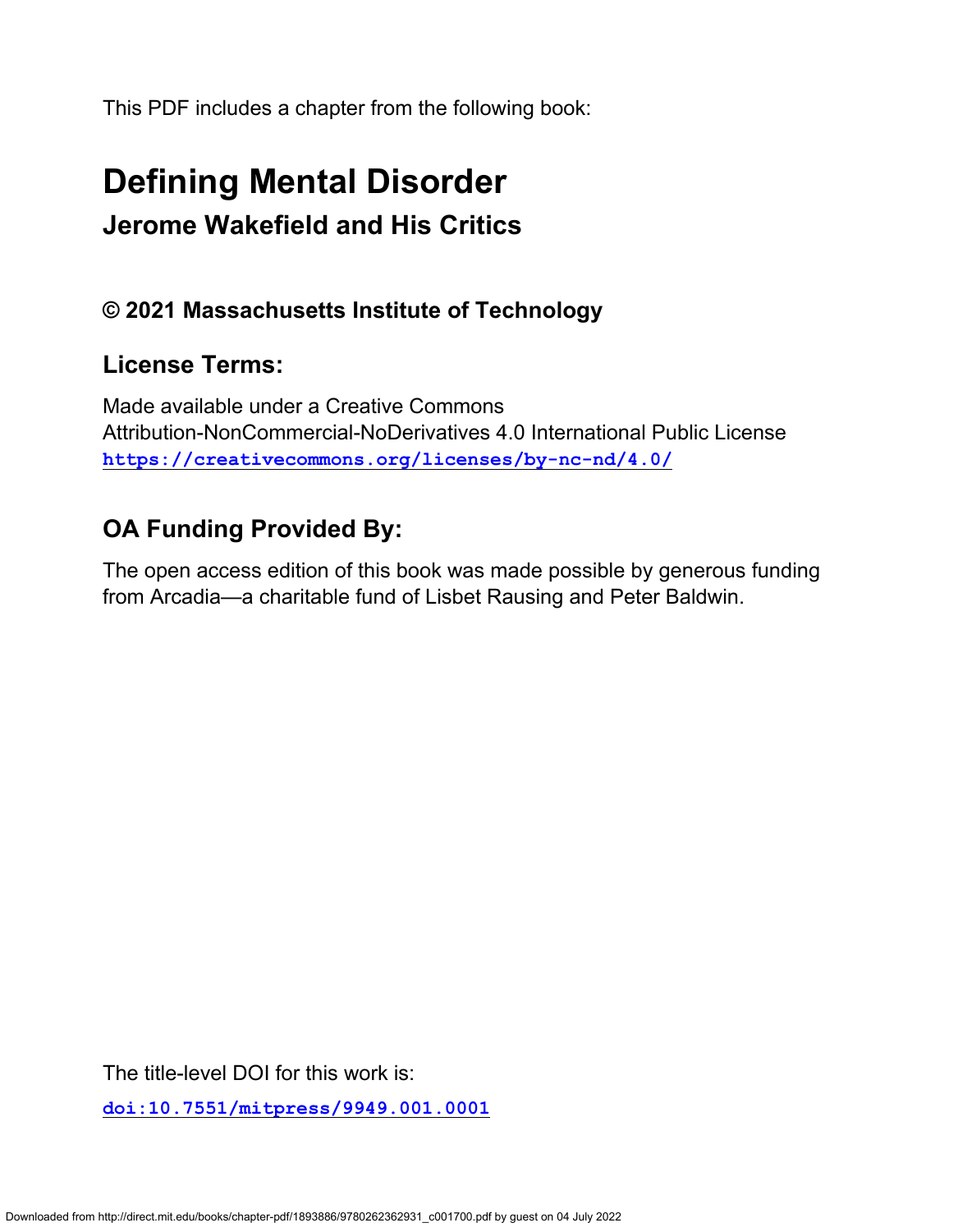### **18 Biological Function Hierarchies and Indeterminacy of Dysfunction: Supplementary Reply to Justin Garson**

#### **Jerome Wakefield**

A considerable amount of Garson's chapter is taken up with issues concerning indeterminacy of biological function. The issues he raises about indeterminacy are important to address but take us into some general territory that I think is better dealt with separate from his main argument. In this supplementary section on the indeterminacy issue, I first explain why Garson raises this issue as part of his anti–harmful dysfunction analysis (HDA) developmental mismatch argument and then explain why his indeterminacy-related moves fail to save his argument from my reply. I then offer some tentative comments critiquing the solution to indeterminacy challenges that he borrows from Neander (1995). Finally, I reply to indeterminacy-based critiques Garson offers of some of examples I have put forward of dysfunctions. Note that the problem of indeterminacy of biological function tends to be discussed in relation to teleosemantic theories that attempt to derive mental contents from biological functions because in such theories, ambiguities about function can yield problems in determining mental content. However, here I am concerned only with biological functions themselves and ignore whether or how they impact on teleosemantics.

The specific form of indeterminacy Garson considers arises from the fact that selected mechanisms generally possess not just one function but a hierarchical set of functions. As Garson explains, "The problem of indeterminacy…is that there are many ways of describing a trait's function, all of which are allowed by the selected effects theory. Is the function of the heart simply to *beat*? To *circulate blood*? To *bring nutrients to cells*? To *keep the organism alive*? All of these descriptions are acceptable because they are all effects that explain why the heart evolved by natural selection." A key insight is that these functions are organized in a cause-effect hierarchy, in which the performance of one function combines with some expectable environmental circumstances to bring about the performance of another function: "In our example, the different descriptions of the heart form a certain series, that is, a hierarchy defined by cause and effect. By beating, the heart circulates blood. By circulating blood, the heart brings nutrients to cells. By bringing nutrients to cells, the heart keeps us alive. When we say that the function of the heart is simply *to beat*, we are describing the most 'proximal' member of that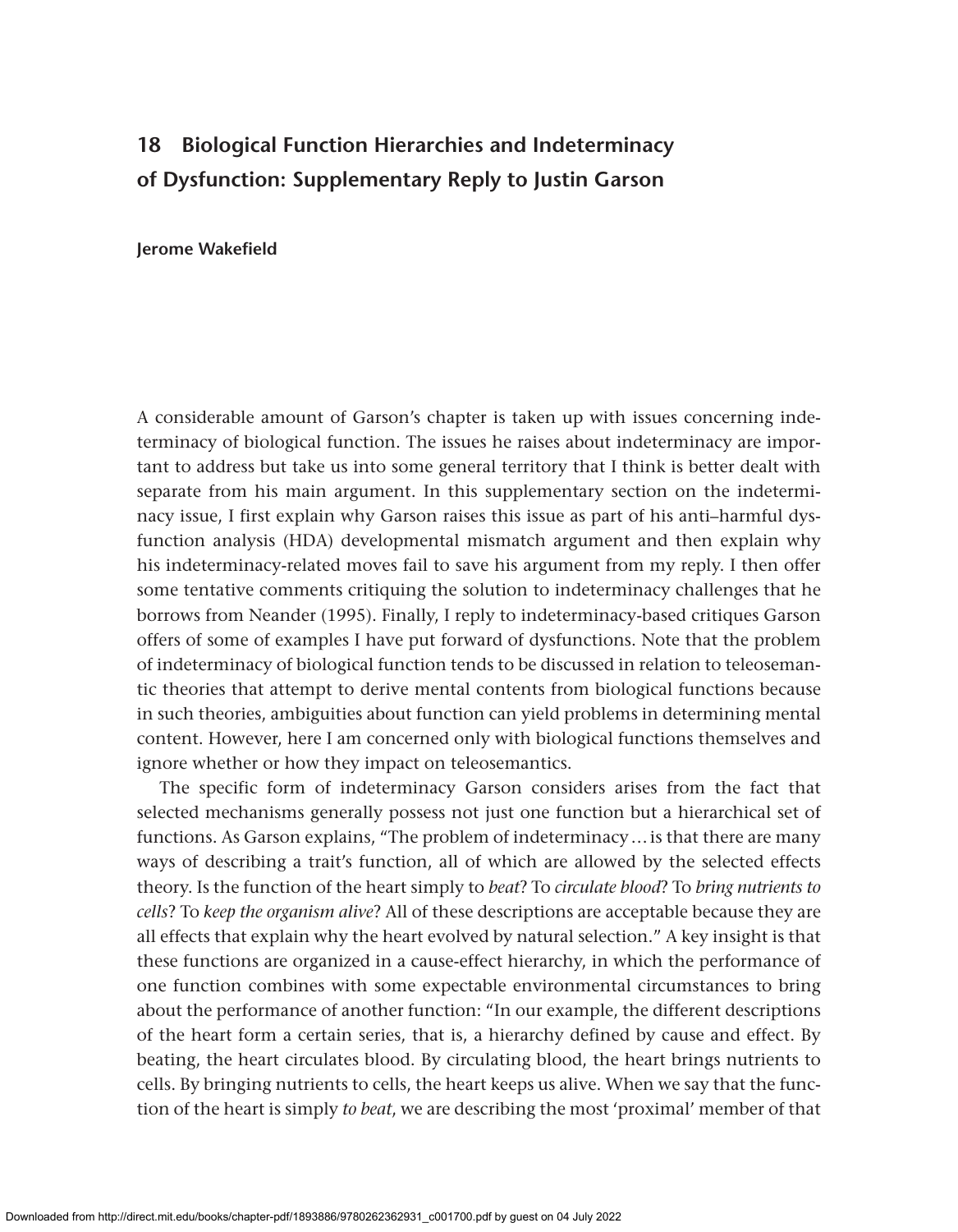chain. When we say that the function of the heart is to *keep us alive*, we are describing its most 'distal' member. When we say that the function of the heart is to *bring nutrients to cells*, we are describing an 'intermediate' member of that chain."

This multiplicity of functions poses a question about when to say that a feature is dysfunctioning because some of its functions might be performed and others not for varying kinds of reasons. Clearly, the simple failure of a function to be performed is intuitively insufficient for dysfunction. For example, Garson observes that if a stroke prevents blood from flowing through the brain and thus causes the heart to fail in its function of circulating the blood, that is intuitively not a heart dysfunction even though a function of the heart fails to be performed. Similarly, consider the ocean bacterium that has a magnetosome mechanism that orients its motion in such a way as to guide it to the deeper deoxygenated water that it requires for survival (Dretske 1986; Wakefield 1999a). The magnetosome has a hierarchy of functions: it orients the bacterium's motion toward prevailing north in the local magnetic field; by doing so, it orients the bacterium's motion toward the earth's true magnetic north, which is almost always the same as local north under standard oceanic conditions, and by doing so, it orients the bacterium's motion toward deeper water away from deadly surface oxygen. (It works this way only for the Northern Hemisphere bacteria considered here, where the magnetic field's lines are such that magnetic north indicates deeper water; in the Southern Hemisphere, the corresponding bacteria are biologically designed to orient toward south.) Now, in the highly unlikely event that a bacterium happened to live near an enormous rock outcropping that distorted the local magnetic field so that local north was in fact true south, the magnetosome's most proximal function of detecting and orienting motion toward local magnetic north is being performed and so there is no dysfunction there, but its other two functions of orienting motion toward true north and deeper water are failing to be performed, perhaps leading the bacterium to swim dangerously close to the surface. Yet, there is no dysfunction because the failure of the bacterium's functions is entirely due to the unusual nature of its environment, not to anything that goes wrong internally with its magnetosome.

So, there is a question of how and when to translate failures of a feature's various functions into an attribution of dysfunction. Before presenting Garson's solution to this problem, it is worth clarifying: why does Garson raise the hierarchy-of-functions and indeterminacy-of-dysfunction issue to begin with? The answer is that he thinks he needs to address this problem in order to fill a gap in his anti-HDA argument. Garson's central argument is that when a "bona fide" disorder is due to a developmental mismatch, it is a disorder without a dysfunction and thus a counterexample to the HDA. To make this argument work, he needs to establish that there is no dysfunction in a developmental mismatch. He uses his *Daphnia* example to support the intuition that the initial predictive adaptive response in which a developmental choice is made based on sampling the environment during early development is not a dysfunction of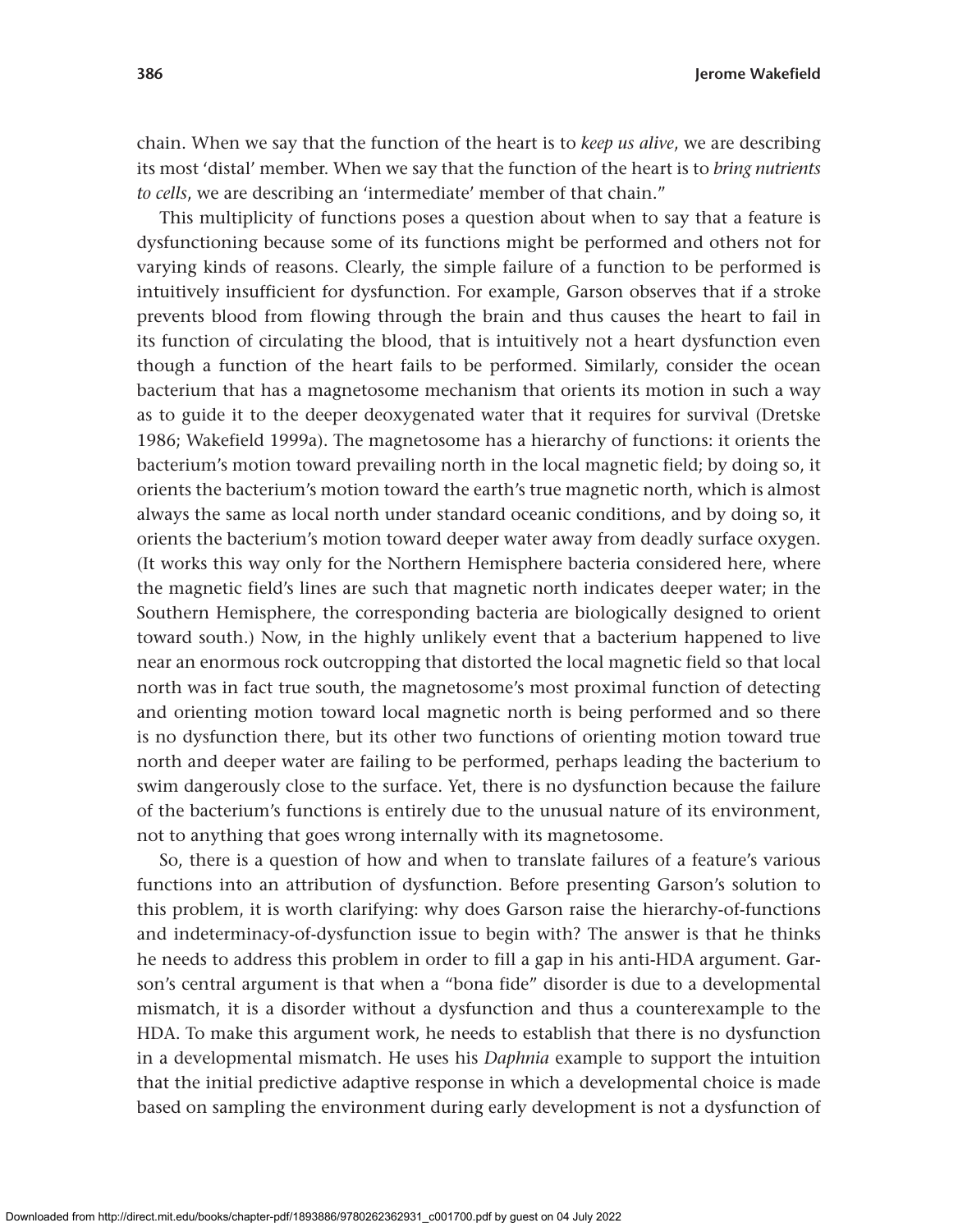the developmental mechanism that triggered it. Recall that in the example, a *Daphnia* has a mechanism, *M*, that is triggered during an early critical developmental period by its detection of predators' kairomones in the water of the *Daphnia*'s lake, and if triggered, *M* causes the irreversible development of a "helmet"-like structure that markedly increases the *Daphnia*'s chances for survival in a lake with predators but markedly decreases its survival chances if there are no predators, and it is burdened with this extra structure. So, this naturally selected developmental trigger is based on an implicit "prediction" that if predators are present in the lake during development, they are likely to be present in the same lake during adulthood. However, suppose that after *M* is triggered by detection of kairomones and the helmet develops, the *Daphnia*'s lake subsequently empties of predators and the helmet becomes seriously maladaptive, so there is a developmental mismatch (this is my naturalized version of Garson's example of his intentionally emptying a pool of all its predators after the *Daphnia* develops a helmet). Garson defends his intuition that, no matter what happens later, *M* is not dysfunctional when it triggers the helmet's development because at that point, *M* is doing precisely what it is biologically designed to do: "Here is an intuition that I have.…It seems to me that talk of 'dysfunction' is out of place when it comes to developmental mismatches…a member of *Daphnia* that chose the 'wrong' phenotype…exhibits a developmental mismatch and it takes a fitness loss as a result. In my opinion, this does not represent an inner 'dysfunction.'"

I agree with Garson's intuition that when the *Daphnia* develops a helmet in response to detected predators' kairomones, that is not a dysfunction even if the helmet is later mismatched to the environment and disadvantageous. So far, there is no dysfunction.

Nonetheless, in light of function hierarchies and indeterminacy considerations, Garson realizes that this does not quite give him the premise his anti-HDA argument requires, because he needs to be able to assert that there is *no* dysfunction in a developmental mismatch, whereas so far he can only say the initial triggering of helmet development is not a dysfunction. Garson observes that there are in fact two hierarchically organized functions of *M*, a proximal function to develop a helmet upon detection of kairomones and a distal function to increase the *Daphnia*'s later survival by triggering the helmet's development. In fact, the distal function is not performed when there are later no predators. Garson realizes that whether this failure of distal function allows one to say there is a dysfunction—and thus whether his anti-HDA argument works depends on how one resolves the indeterminacy of dysfunction challenge:

My viewpoint about function indeterminacy informs my intuition about the *Daphnia* case. Let's assume…a mechanism (*M*) in the *Daphnia* that instantiates the following rule: "if predators, then helmet; if no predators, then no helmet." There are many ways of describing *M*'s function. We could say that *M*'s function is to trigger a certain developmental sequence (one that yields the helmet head) in response to kairomones…by releasing a certain hormone into the bloodstream.…Alternatively, we could say that *M*'s function is to *protect the individual from*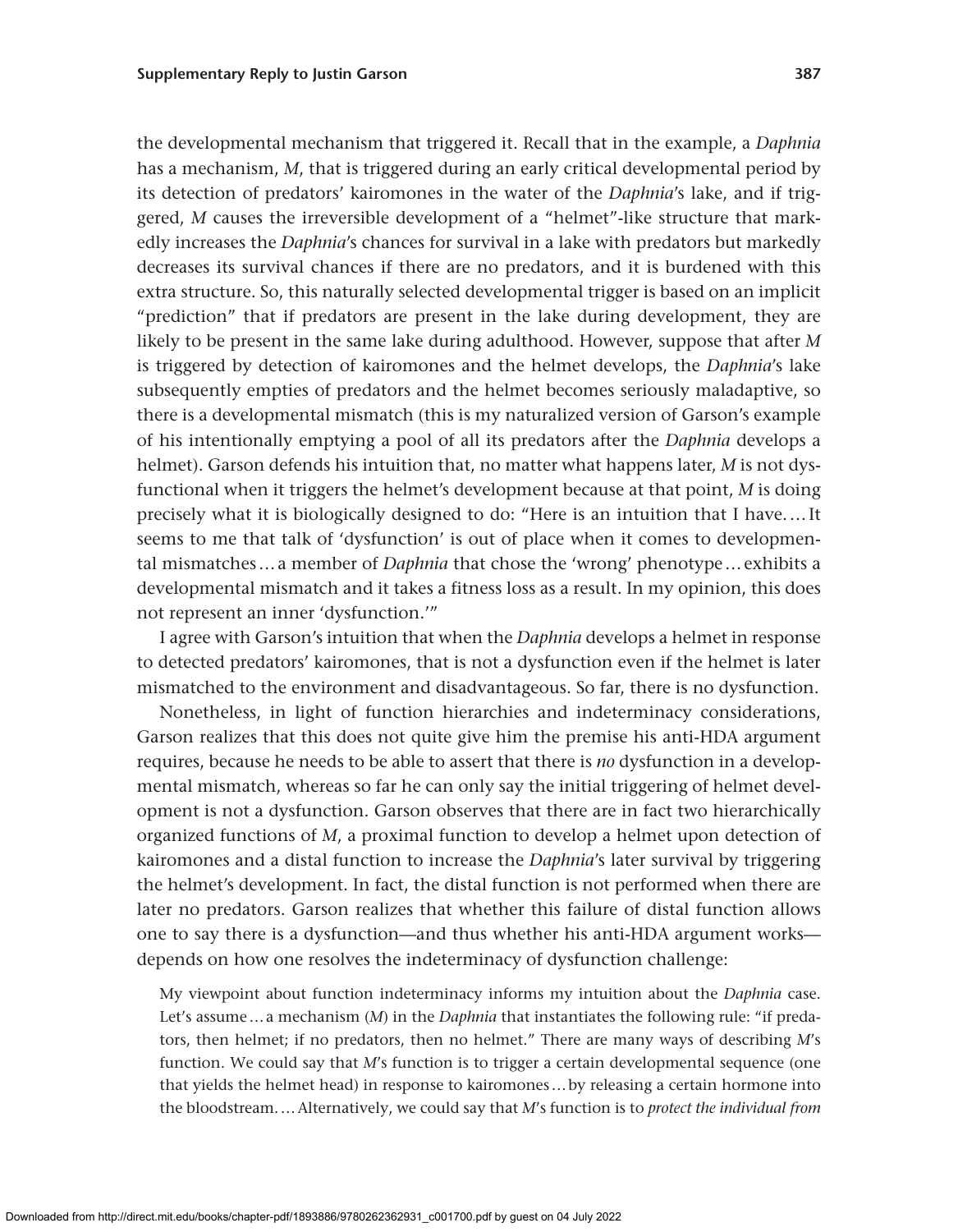*predators*. The former is a more proximal way of describing its function and the latter a more distal way.…That is because the two descriptions form a series: the mechanism typically *protects the individual from predators* by *releasing hormone H in response to kairomones*.

Now, suppose we have a developmental mismatch. Is there any dysfunction? Described in the most proximal way, the answer is no. *M* fully and adequately discharged its function when it released hormone *H* in response to kairomones. Described in a more "distal" way, there could be a dysfunction. After all, if there are no predators around, *M* certainly cannot perform its function of protecting the individual from them. So, whether or not it is "dysfunctional" depends, in part, on how we describe it.

So, Garson needs a solution to the indeterminacy of function issue that blocks describing the failure of *M*'s distal function of increasing the *Daphnia*'s later survival as a dysfunction. To block such a reply, Garson cleverly adopts Neander's (1995) proposed solution to the indeterminacy of dysfunction problem, which seems tailor-made for his purposes. Neander proposes what I will call the "proximal-function thesis," that one can only attribute dysfunction to failures of the most proximal function in a mechanism's hierarchy. Garson explains, "I endorse a simple and plausible solution developed by Neander (1995).…Her view is that a trait dysfunctions only when it cannot perform its most proximal function. The heart is dysfunctional only when it cannot *beat*." If correct, the proximal-function thesis certainly does block citing the failure of *M*'s distal function of increasing later survival as a dysfunction and thus blocks the most obvious reply to Garson, and so Garson embraces the proximal-function thesis for what potentially can be described as a dysfunction: "I prefer the more proximal description for the reasons I gave above…the way we describe the *Daphnia*-type case is pivotal to my argument." To ensure the result he wants, Garson actually incorporates the proximal-function thesis into the final version of his analysis of the meaning of dysfunction: "the function of a trait is the reason it evolved by natural selection, and *a trait dysfunctions just when it cannot carry out its most proximal function, for constitutional reasons.*"

Garson needn't have gone to all this trouble. In my reply above, I did not mount the kind of reply that he anticipated in which one tries to find some distal level of dysfunction of *M* to counter his claimed nondysfunction-disorder counterexample. My response was based not on the claim that developmental mismatches involve distal dysfunctions of developmental mechanisms but rather on the claim that *developmental mismatches are not disorders to begin with*. A careful examination of the Developmental Origins of Health and Disease (DOHaD) texts that Garson cited as support for his approach revealed that those very DOHaD texts maintain that a developmental mismatch is not a disorder. His own sources indicate that, if a condition that is considered a disorder turns out to be a developmental mismatch, then it is not really a disorder. By showing that the disorder ascription is incorrect, I rendered Garson's indeterminacy of dysfunction analysis moot because his point about lack of distal dysfunctions is only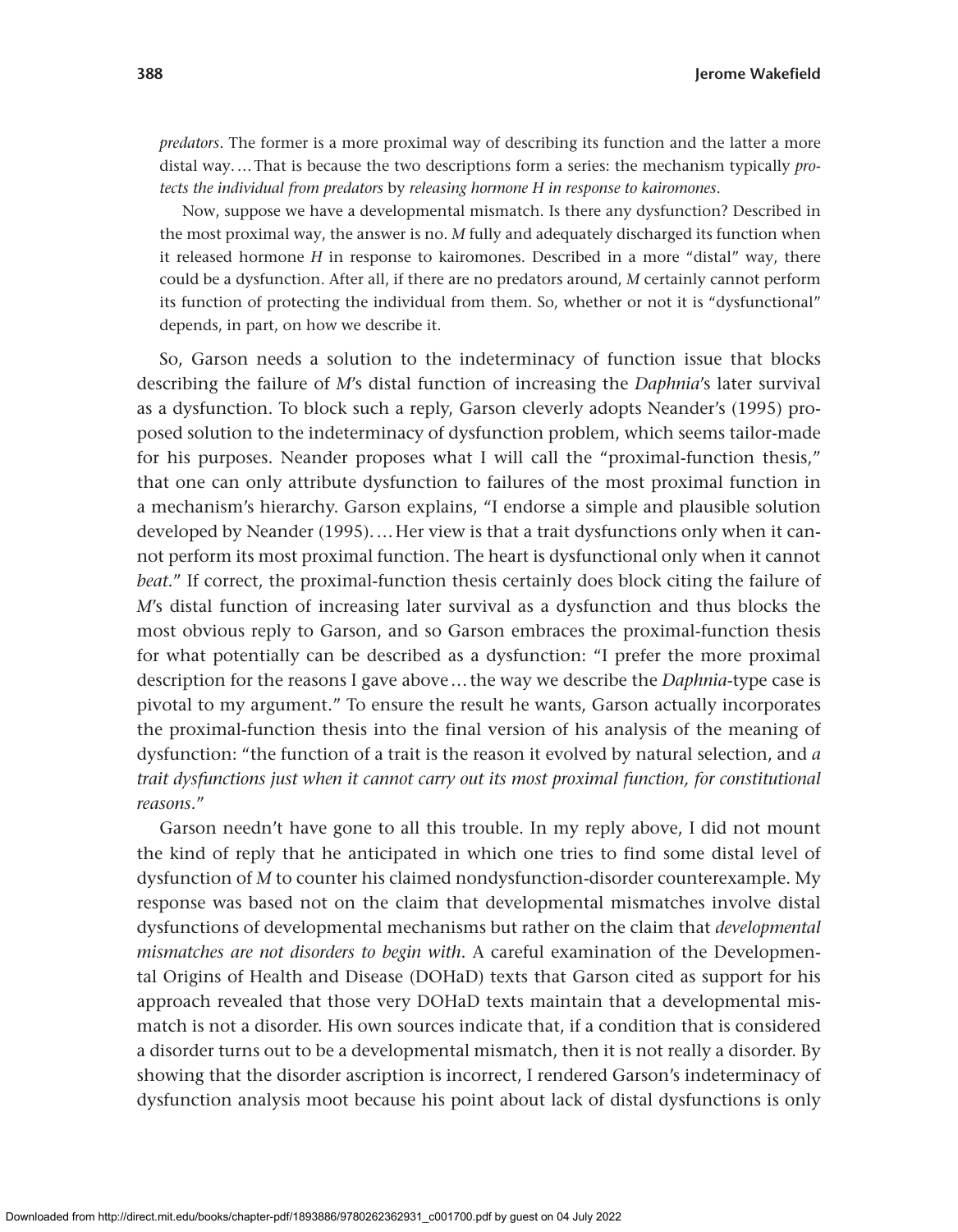relevant to his anti-HDA argument in the context of a disorder. My counterargument negated Garson's hypothesis that developmental mismatches can be disorders without dysfunctions and did so in a way that arguments about indeterminacy of dysfunction can't fix.

I now want to examine further the proximal-function thesis and dispute Garson's embrace of the thesis. I will argue that at a minimum, the thesis has explanatory limits and is subject to exceptions; it works for a wide range of examples of a certain kind, but it fails under other conditions.

To prepare the way to some of these counterexamples to the proximal-function thesis, let me first back up for a moment and clarify a point about the definition of "dysfunction." Before he incorporated the proximal-function thesis into the definition of dysfunction, Garson offered a simpler definition that "something is dysfunctional just when it cannot perform its function, for 'inner' or 'constitutional' reasons, rather than because it's in an unsuitable environment." A useful tweak to this definition is to explicitly specify that a feature is dysfunctional only if it is incapable of performing a function *under the conditions for which it was selected to perform that function*. For example, as Christopher Boorse (2002) points out, it is not a dysfunction of your bloodclotting mechanisms if they never actually perform the function of causing your blood to clot, if the reason is that you never are injured. Moreover, it is the internal structure of the clotting mechanisms that prevents them from performing their function of causing clotting when there is no injury; that is part of their design. Nonetheless, there is no dysfunction as long as the clotting mechanisms are capable of performing their function should the appropriate conditions occur for which the clotting capacity was selected, namely, an injury. Or, for example, erectile dysfunction is not the lack of an erection, and it is not the incapability of having an erection under current conditions but the incapability of having an erection when confronted with the standard appropriate environment in which erection is the biologically designed response—say, a sexually desired and responsive partner (for how Masters and Johnson managed to go wrong on this very elementary point, see Wakefield 1988). So, we might say: *a dysfunction is the inability of a mechanism to perform its function for internal reasons even under the appropriate circumstances for which it was selected to perform that function*.

Now, I agree with Garson that the distal failure to perform the function of greater fitness in the case of the *Daphnia*'s helmet's developmental mismatch with its later environment is not a dysfunction, and most such developmental mismatches are not dysfunctions. However, the reason is actually quite simple and can be stated without any need to invoke the proximal-function thesis: to have a dysfunction, a mechanism must be incapable for internal reasons of performing its function under the appropriate circumstances, but the *Daphnia* suffers from no such incapacity and thus no distal dysfunction from developmental mismatch. When the *Daphnia* is grown, although the helmet is highly maladaptive in the actual circumstances in which the *Daphnia* finds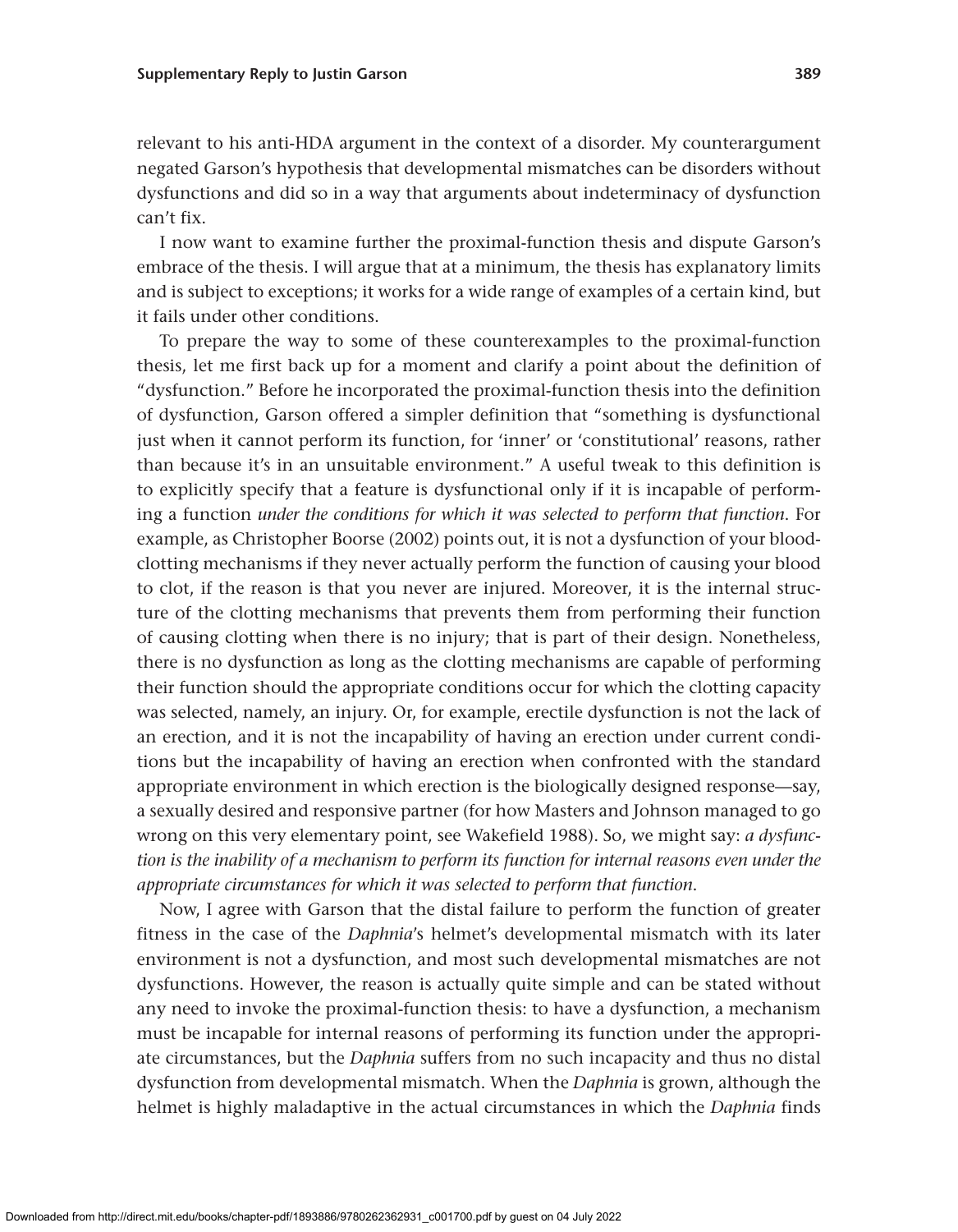itself, the helmet is perfectly capable *under the appropriate circumstances* of performing its function of protecting against predators and increasing the *Daphnia*'s survival namely, the (predicted) environment for which the helmet was selected, a lake with predators. So, there is no reason to attribute a dysfunction, quite independently of any indeterminacy considerations, because the cause of the failure of *M*'s function is in the environment, not in anything internal to *M*. The fact that the distal fitness function of *M* fails to be performed sheerly because of the unsuitable environment lacking predators in which the *Daphnia* finds itself is no more a developmental dysfunction than, say, it is a sexual dysfunction to find oneself in an environment without any potential sexual partners.

Consider the heart example. The heart beats, thereby pumps the blood, and thereby nurtures the cells throughout the body, and here again the distal functions are accomplished by the proximal function in combination with certain environmental conditions. If the environmental conditions do not occur—for example, if there is a blockage of blood vessels that keeps the blood from reaching cells throughout the body—the distal function of nurturing may not be performed, but that is not a heart dysfunction because the failure is due to the environment rather than to something internal to the heart, and in the right environmental circumstances (i.e., should the vessels be unblocked), the heart is still perfectly capable of performing the distal function. So, again, the proximal-function solution is not needed to explain our intuition that the heart does not have a dysfunction in virtue of having a stroke. These examples suggest that for a class of cases, the modified definition of dysfunction has sufficient explanatory power to render the addition of the proximal-function thesis superfluous.

Another problem with the proximal-function thesis is that it is contradicted by a class of cases in which there is a clear dysfunction at the proximal level that by itself and without further environmental vicissitudes makes failures to perform further distal functions inevitable. In such cases, we often feel perfectly comfortable attributing distal dysfunctions as well, contrary to the proximal-function thesis. For example, if the heart ceases beating within normal range, then it is not only a dysfunction that the heart is not capable of beating adequately but also a dysfunction that the heart is failing to propel the blood with vigor through the blood vessels, as well as a dysfunction that the heart is not adequately causing nurturance to reach the cells throughout the body. This is presumably because once the heart has a proximal beating dysfunction, it becomes incapable of performing those distal functions under standard conditions as well.

Similarly, imagine a (Northern Hemisphere) bacterium with a magnetosome that is malformed so that when it detects the local magnetic field, it orients the bacterium's motion toward local south, thus failing in its function of orienting the motion toward local magnetic north. That is surely a dysfunction, and it is just as surely a dysfunction that the magnetosome fails to perform its distal functions of orienting motion toward true north and toward the safe deeper water. This is so because the malformation in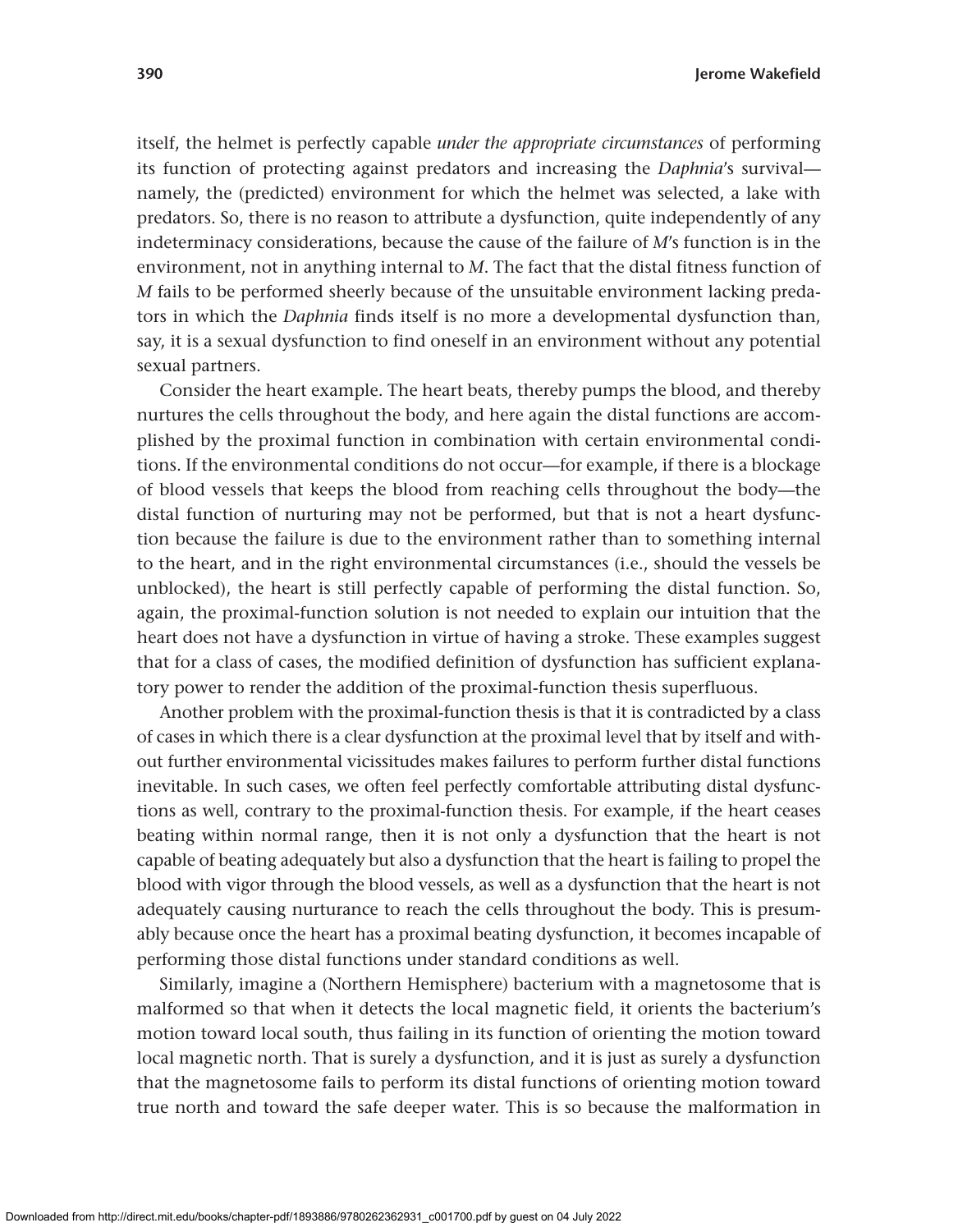the magnetosome makes it incapable under standard oceanic conditions of performing any of these functions.

Despite these problems, the proximal-function solution does reflect the reality of a certain kind of case. Generally, if a mechanism performs its most proximal function, it will not have a dysfunction at any level because if it fails to perform a distal function, the failure will be due to an unexpectable environment, thus not a dysfunction. This is because in the causal "by means of" relations that create the hierarchy of functions, the most common situation is that each "by means of" link involves just two factors: the previous function being fulfilled and the presence of standard environmental circumstances. If the prior function is performed, it is only the expectable environmental facts that are left to go wrong and cause a failure, but that means that under the standard circumstances, the mechanism would be capable of performing the distal function, so there is no dysfunction. Thus, the proximal-function thesis reflects the reality that generally speaking, when there is no proximal dysfunction, there will be no distal dysfunction.

However, I now want to claim that there are cases that falsify the proximal-function thesis even when the proximal function is successfully performed. I believe that Garson pointed the way to understanding how this can occur by his emphasis on predictive adaptive responses (PARs) and developmental mismatches, for such cases do have properties that open the way to a persuasive domain of counterexamples to the proximal-function thesis. We saw above that DOHaD theorists have the concept of a developmental disruption, in which the input to a developmental mechanism is outside of the range for which it biologically designed to be adaptively responsive. Disruption is at the core of my hypothesis.

My hypothesis is the following: when there is irreversible developmental disruption in the performance of a proximal function that makes it impossible for internal mechanisms to accomplish downstream distal functions even under appropriate environmental circumstances, those failures of distal functions can be said to truly be dysfunctions. First, developmental disruption can be thought of as an input to developmental mechanisms that is outside of the range for which the developmental mechanisms were biologically designed, meaning roughly that it is outside the range of inputs that exerted the selective pressures that led to the mechanism's selection. If such a disruption in some developmental process occurs during a critical developmental window, it may permanently and irreversibly alter the subsequent trajectory of development in a way that was never selected for. This notion surely has many ambiguities and obscurities that warrant examination, but developmental disruption is a notion that is relied on throughout developmental theory and, as we saw, is amply discussed in the DOHaD literature, so I accept it as a working concept of adequate credentials for the sake of this analysis. Should such a disruption occur that permanently alters the mechanism's responses, at that point there may be internal reasons why the mechanism is incapable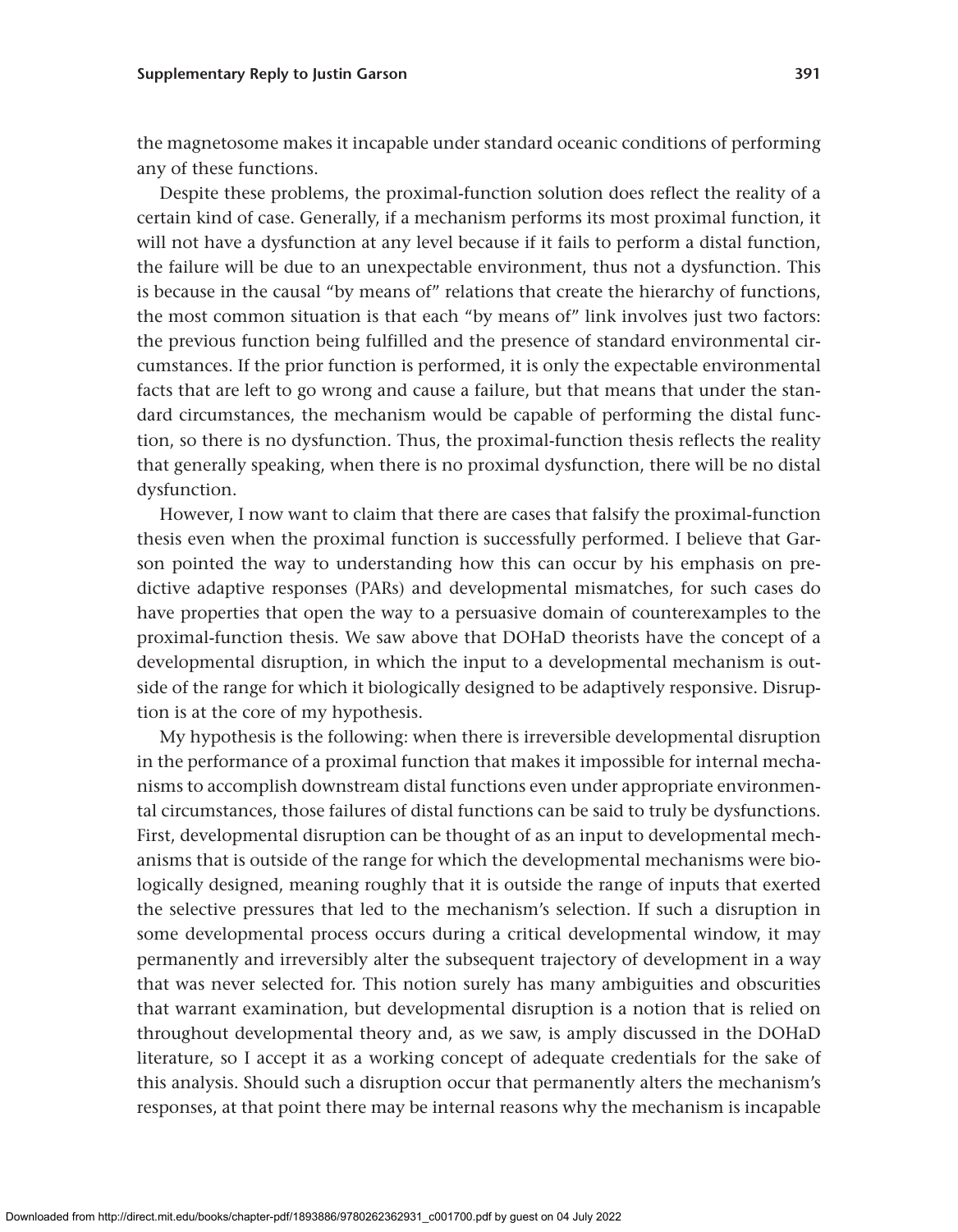of performing subsequent distal functions even in the appropriate environment and thus dysfunctional. None of the examples used by Garson satisfy these criteria, and that is why it seems to him that mechanisms can never have distal dysfunctions, but in fact that appearance is due to an accidental feature of the examples rather than a correct general principle. The best way to test my hypothesis that true distal dysfunctions due to irreversible developmental disruption falsify the proximal-function thesis is by examples, to which I now turn.

Consider a somewhat different kind of magnetosome example than those above, more along the lines of Garson's PARs and developmental-mismatch focus. Consider a cousin species of the above bacterium species that evolved so that, rather than the magnetosome continually orienting the bacterium's movement, the magnetosome samples the environment once during an early critical developmental period and, based on its detection of local magnetic north during that period, permanently and irreversibly fixes the bacterium's direction of motion toward local north. There is still a hierarchy of functions during the critical period: the magnetosome performs the function of permanently and irreversibly fixing motion toward local north and, by doing so, performs the function of permanently and irreversibly fixing motion toward true north and, by doing so, performs the function of permanently and irreversibly fixing motion away from surface water. (This is not wholly implausible given that these three functions almost always coincide and this bacterium saves considerable energy costs of continual magnetosome sampling of the environment.)

Now, suppose that this bacterium happens to be near the magnetic rock outcropping described earlier at the very time of the magnetosome's crucial developmental window in which the bacterium's orientation of motion becomes permanently and irreversibly fixed. The magnetosome perfectly performs its proximal function of detecting local magnetic north and accordingly fixing motion. However, in doing so, it fails to perform its distal functions of fixing motion toward true north and away from the surface. But this time, there is a crucial difference from the earlier bacterium that happened to be near the rock outcropping. If the other bacterium just moved away from the rock outcropping that was distorting the magnetic field, in the standard environment, it would be fine. In contrast, the present bacterium, once its critical period has occurred, has a fixed internal structure such that even if it is placed away from the outcropping and into a standard oceanic magnetic environment—the appropriate environment for which its mechanisms were naturally selected—the bacterium will still swim relentlessly toward the surface and its death.

My intuition is that there is now something wrong with this bacterium and that there is a clear dysfunction of the magnetosome. That dysfunction of the magnetosome is not a failure of its proximal function, which is to direct the bacterium toward whatever was local north at the time of the critical period. The dysfunction is due to the failure of the magnetosome's distal functions of directing the bacterium to true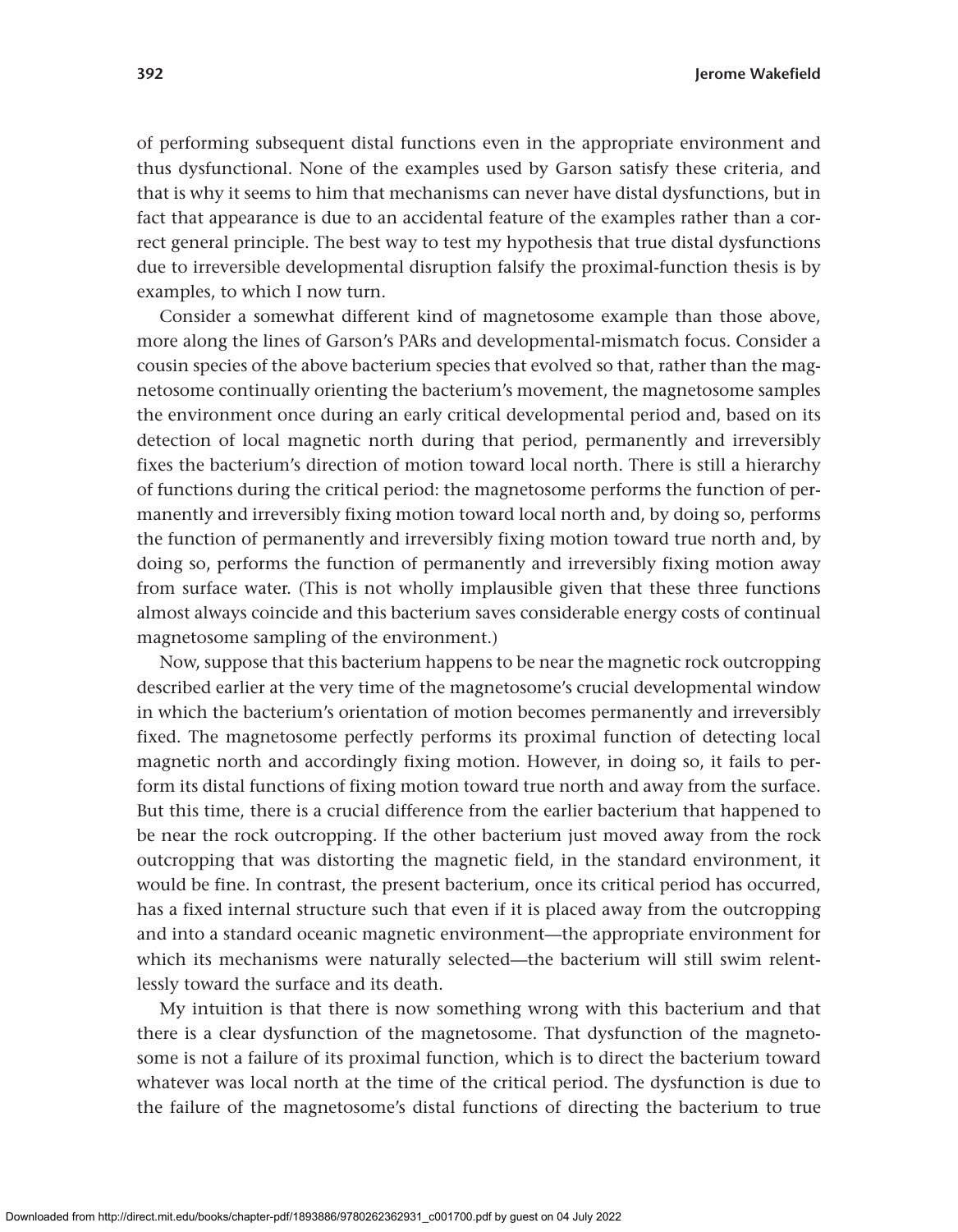north and away from the surface, which it is now incapable of doing even under ideal conditions due to the internal fixation of its motion orientation. This example of a case with no proximal dysfunction but clear distal dysfunction falsifies the proximalfunction thesis. Developmental plasticity, especially critical periods of the sort studied by DOHaD, change the nature of the dysfunction picture quite dramatically in a way that leads to conclusions in conflict with Neander's analysis.

The above analysis in which a developmental disruption during a critical developmental window causes a distal dysfunction also explains a second example, which is an example of mine that Garson criticized as a violation of the proximal-function thesis. Richters and Hinshaw (1999) present an example of an abused child who gets a fixed idea about the threat posed by the environment and responds aggressively and so becomes conduct disordered. This can be construed as an early developmental mismatch type example, based to some degree on the findings of Dodge (1990) that internalized cognitions of threat seem to be the vehicle by which abuse is carried from childhood to adulthood. Richters and Hinshaw's point, parallel to Garson's *Daphnia* argument, was that this youth has a disorder—a "bona fide" disorder of conduct disorder, one might say—but there is no dysfunction because the child's learning was a calibrated response to its early environment, and thus this is a counterexample to the HDA. Garson notes that I provided two possible answers to this proposed counterexample. One possibility is that the described processes are within the expectable range that shaped the natural selection of personality traits and thus part of normal learning and personality formation, and then there is no dysfunction and no disorder even though the outcome is socially undesirable. Indeed, *Diagnostic and Statistical Manual of Mental Disorders* (*DSM-5*) backs me up on the claim that even where the conduct disorder symptoms are present, there is not necessarily a disorder if normal learning or normal personality formation took place in a high-threat general environment: "Conduct disorder diagnosis may at times be potentially misapplied to individuals in settings where patterns of disruptive behavior are viewed as near-normative (e.g., in very threatening, high-crime areas or war zones). Therefore, the context in which the undesirable behaviors have occurred should be considered" (American Psychiatric Association 2013, 474).

The other possibility is that the familial abuse took the early environment outside of the expectable range and, in DOHaD language, was a developmental disruption. Familial abuse is plausibly an evolutionarily unexpectable environment that interferes with the evolutionary point of the developmental mechanism, which is to make a reliable PAR based on detection of the likely level of threat in the general environment. In this case, given the disruption and irreversible fixation of threat sensitivity outside of the selected range, there is a developmental dysfunction and so the subsequent traits are a disorder.

My either/or response to Richters and Hinshaw was in fact strictly in keeping with the later DOHaD view documented above. We saw that the DOHaD literature admitted that it is often difficult to tell whether an early environmental input is within the range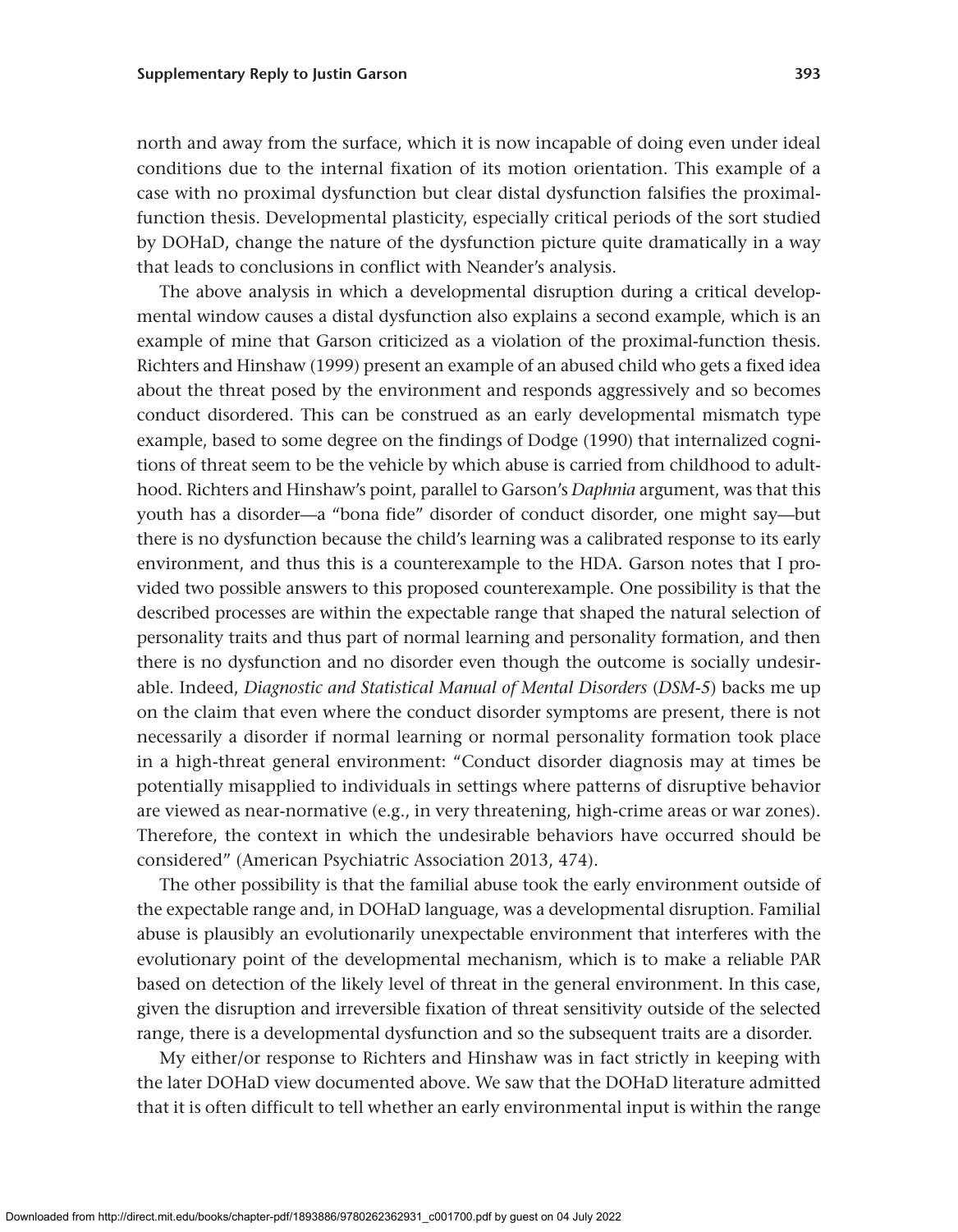for which responses have been naturally selected or is a disruption. This is especially the case when there is a continuous variable (such as threat sensitivity) that at some extremes is no longer within the evolution-relevant range.

Another example of mine that Garson disputes on the basis of Neander's proximalfunction thesis is my gosling example. I argue that a gosling who accidentally imprints on a passing fox (or, in earlier renditions, a porcupine) has both a dysfunction and a disorder. In this example, the claimed dysfunction is the failure not of the most proximal function, which is presumably imprinting on whatever creature is first observed upon hatching. I agree with Garson's comment that if the gosling did not imprint on the fox, that would be a dysfunction. However, this is not an either/or situation; each function's status must be evaluated on its merits. I think in this case there is a failure and dysfunction of a distal function, namely, imprinting on the mother. (Interestingly, as I argue elsewhere, there is nothing wrong with the gosling at the brain-descriptive level, for the problem is a matter not of brain functioning per se but of the reference or meaning of the image stored in its brain, a psychological-level mental-content construct, so that we have here an example of a psychological dysfunction that is not a brain dysfunction.)

Here is Garson's full critique of my gosling example:

There are cases where I think Wakefield is potentially inconsistent in his approach to function indeterminacy, and the way we describe the *Daphnia*-type case is pivotal to my argument. On the one hand, Wakefield's (1999a, 386) explicit comments about indeterminacy seem to agree with my own, namely, that we should prefer the most "proximal" description of an item's function (as in the bacterium case). On the other hand, some of his specific examples seem to run contrary to that point. He discusses an example of filial imprinting gone awry, that is, where a gosling imprints on a passing porcupine (Wakefield 1999b, 468; 2000, 263). (Imprinting refers to a developmental "window" of time in which a juvenile organism forms a strong, lifelong preference. The function of filial imprinting in goslings is to cause them to form an attachment to their own mothers. The mechanism by which this works is that they form an attachment to the first large, suitably moving object that they encounter. Imprinting goes awry when the mechanism causes a gosling to imprint on an object that is not its mother.) The gosling now has an enduring inner disposition to follow around a porcupine. Wakefield says that this disposition is a dysfunction. I do not consider it a dysfunction (Murphy and Woolfolk [2000b, 279] have similar reservations about Wakefield's imprinting case). I think there would be a dysfunction if the gosling failed to imprint on a passing porcupine, so long as that porcupine moved about in the right sort of way and if that porcupine entered the gosling's visual field at just the right time. The gosling's disposition would be chronically maladaptive but not dysfunctional.

I suspect that the difference of opinion between Wakefield and myself traces back to the problem of function indeterminacy. For there are two ways of describing the function of the imprinting mechanism in the gosling's brain, and one is more proximal than the next. The first, most proximal description is to say *M*'s function is to cause the gosling to form a strong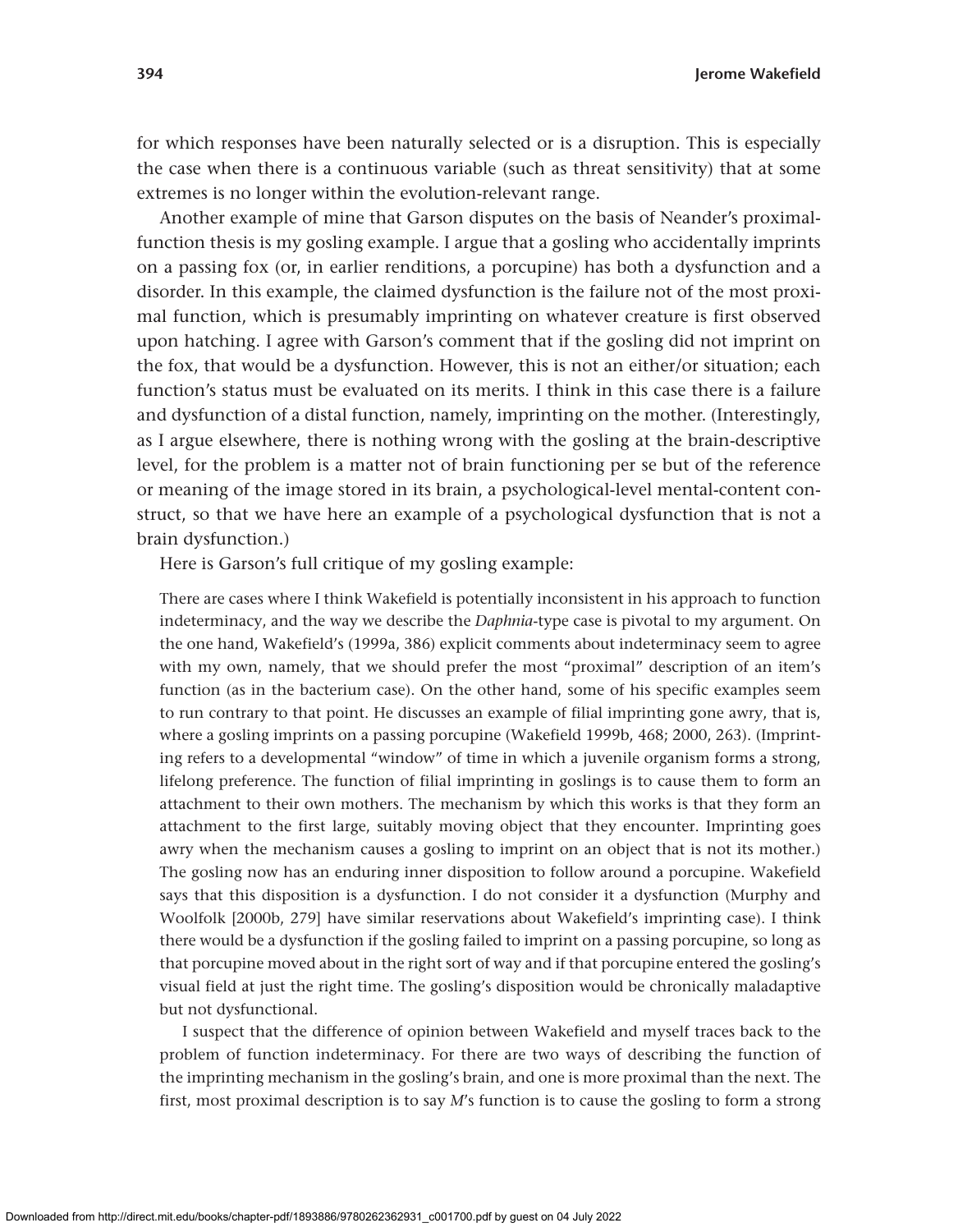attachment to the first large, suitably moving object it sees. The second, more distal description is to say *M*'s function is to cause the gosling to have a disposition to follow its mother. The first is more proximal than the second because the mechanism typically causes the gosling to follow its mother *by* causing the gosling to form a strong attachment to the first large, suitably moving object it sees. If we stick with the first description in the porcupine case, we see there is no dysfunction. *M* has performed its job admirably. If we stick to the second description, we have some evidence of dysfunction (after all, *M* cannot discharge its function). I have given reasons for my preference for the more proximal description.

It will be seen from the above passages that Garson rests his case against my gosling example completely on his prior acceptance of the proximal-function thesis. However, we have seen that that thesis cannot be given full confidence to reflect our intuitions in various kinds of cases. In fact, the structure of the example fits my "developmental disruption" schema, and the example seems to succeed in illustrating my point and falsifying the proximal-function thesis.

Garson's commentary misses the crucial fact that the imprinting process permanently and irreversibly locates an image of the target of the imprinting in the brain, and so once that occurs, the subsequent failures of function are due not to events in the environment but to the internal state of the gosling. Once the imprinting on the fox takes place, the gosling is incapable even under ideal circumstances—for example, in the presence of its mother—of performing basic functions that are developmentally essential and for which the mother alone is primed to provide a complementary interactor.

In a true developmental disruption, the subsequent trajectory is influenced in ways that are not consistent with selective pressures. This is what happens in the developmental sequence that befalls the gosling. The gosling following its mother triggers many other developmental programs and expectable inputs as the gosling watches its mother hunt for and share food, warm and shelter the gosling with her feathers, protect the gosling from predators, and help the gosling learn and recognize speciesspecific behaviors and vocalizations, as well as recognize conspecifics so that the gosling can eventually select an appropriate mate. Of course, all this could fail due to a deviant environment where the mother is not available. However, in the misimprinting example, it is not the environment that makes all these later developmental performances impossible. Rather, it is an internal structure in the gosling that makes the gosling incapable of responding to these various stimuli, namely, the permanent and irreversible developmental disruption that occurred when, in the critical window for imprinting, the gosling imprinted on a passing fox rather than its mother. My intuition is that this is a clear dysfunction of the imprinting process despite not being the most proximal function.

Lastly, while my hypothesis does not depend on it, it would be of interest if the above analysis predicted a way that our intuitions about dysfunction in Garson's own *Daphnia* example might be flipped. Here is a possibility: imagine that in a lake without